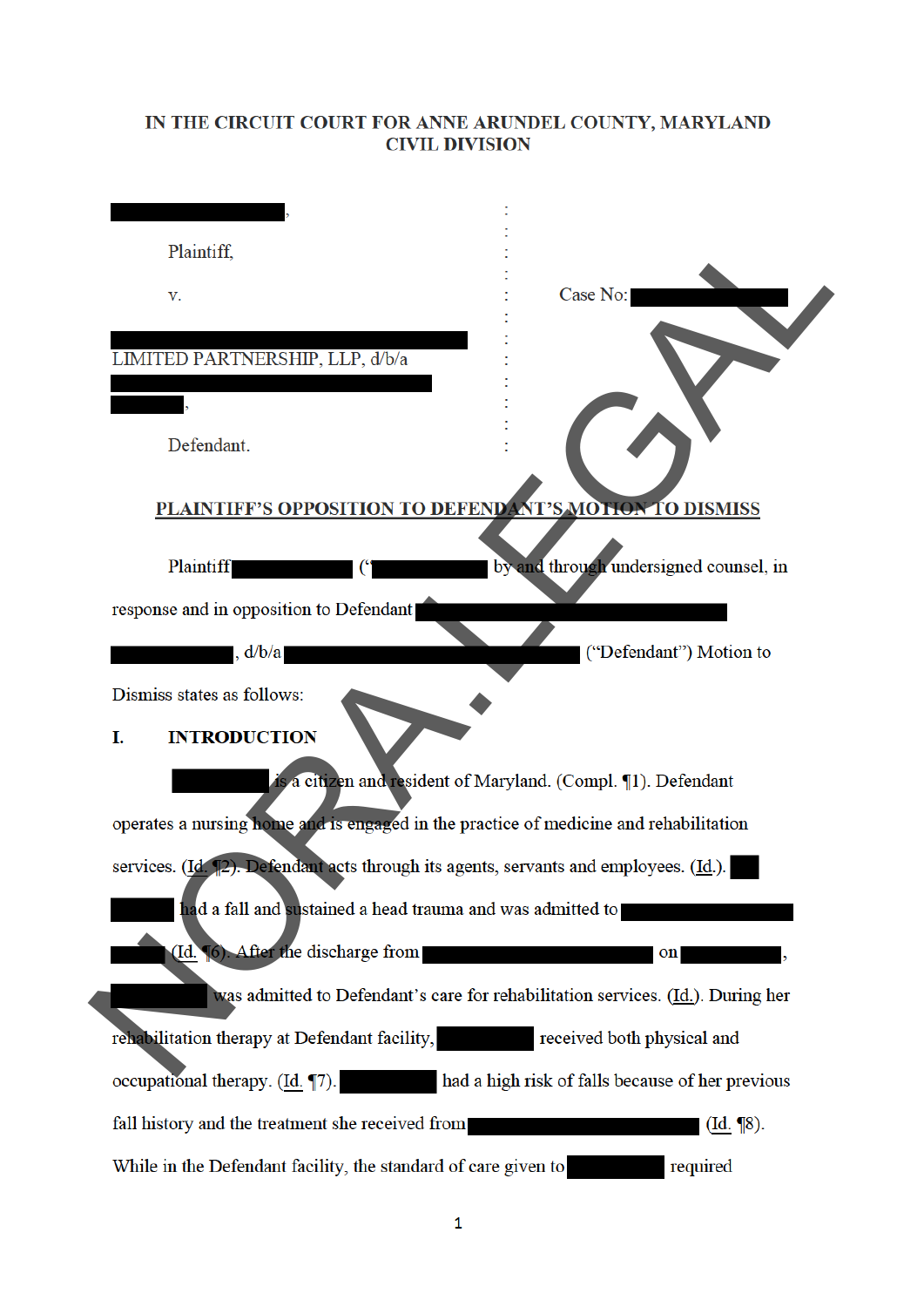appropriate precautions against her tendency of falling. (Id.). However, on while in Defendant facility, **fell** out of her bed and stuck her head on the hard floor in her room. (Id. ¶9). Following the incident, was taken to the hospital for further treatment and examination. (Id.). She was later discharged from the hospital and brought back to Defendant facility for further rehabilitation. (Id. ¶10). After her discharge from the hospital, suffered continued deficits in her mental status and functioning. (Id.). These continued deficits in her mental status and functioning is casually related to **fall and head trauma while in Defendant facility on**  $(\underline{Id.})$ .

**filed a one count Complaint against Defendant facility for professional** liability on **the Complaint alleged, among other things, that Defendant failed to** implement appropriate fall precautions despite the known high risk of falls associated with (Compl. ¶12). Subsequently, Defendant filed a Motion to Dismiss the Complaint pursuant to Maryland Rule 2-322(b)(2) alleging failure to state a claim upon which relief can be granted. (See Defs.' Mot. to Dismiss). Defendant also alleges that Plaintiff failed to file her claims before the Health Care Alternative Dispute Resolution Office, a condition precedent to filing suit in this Court. (Id.). further treatment and examination. (dd). She was later discharged from the hospital and<br>brought back to Defendant facility for further relationshind (dd. 10). After her divented<br>from the hospital.<br>The scaling suffreed con

This Opposition to the Motion to Dismiss follows.

## **II. STANDARD OF REVIEW**

"Rule  $2-322(b)(2)$  permits a defendant to respond to the complaint with a motion to dismiss for 'failure to state a claim upon which relief can be granted.'" Higginbotham v. Public Service Com'n of Maryland, 171 Md. App. 254, 272, 909 A.2d 1087, 1097 (2006) (quoting Rule  $2-322(b)(2)$ ). "'In considering a motion to dismiss for failure to state a claim under Maryland Rule 2–322(b)(2), a [trial] court must assume the truth of all well-pleaded material facts and all inferences that can be drawn from them.'" Id. (quoting Tavakoli–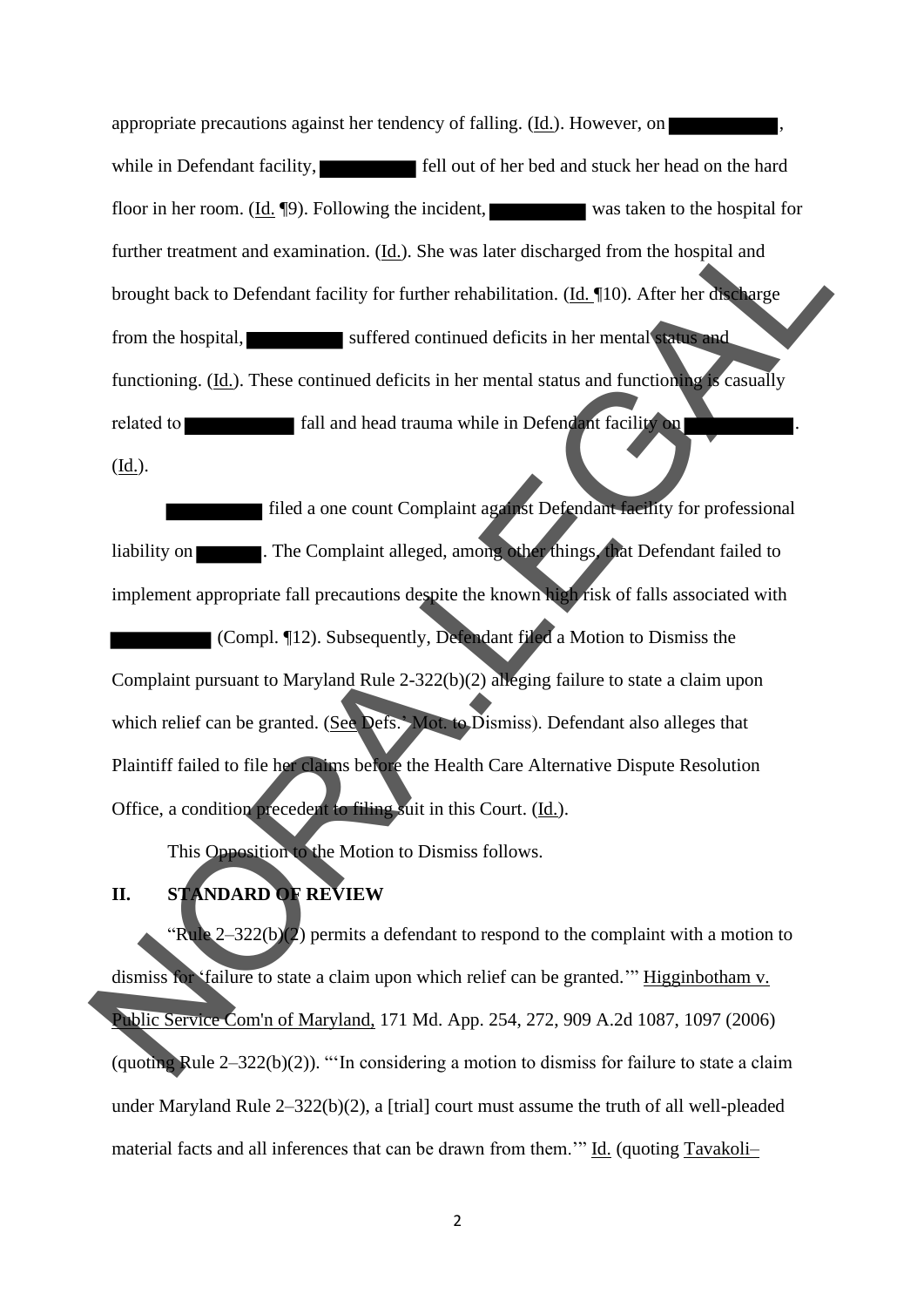Nouri v. State*,* 139 Md. App. 716, 725, 779 A.2d 992 (2001)). "'The grant of a motion to dismiss is proper [only] if the complaint does not disclose, on its face, a legally sufficient cause of action.'" Id. (quoting Tavakoli–Nouri, 139 Md. App. at 725). "When the claim at issue is in tort, the court 'merely determines [the plaintiff's] right to bring the action,' and does not decide whether the claims are meritorious." Balfour Beatty Infrastructure, Inc. v. Rummel Klepper & Kahl, LLP, 226 Md. App. 420, 437–38, 130 A.3d 1024, 1034 (2016), cert. granted sub nom. Beatty v. Rummel, Klepper & Kahl, 447 Md. 297, 135 A.3d 416 (2016) (citing Figueiredo–Torres v. Nickel, 321 Md. 642, 647, 584 A.2d 69 (1991)).

#### **III. ARGUMENT**

#### **A. HCADRO applies only to a claim predicated to medical malpractice.**

[T]he Health Care Malpractice Claims Act applies only to medical malpractice claims in which there has been a breach by a health care provider, 'in his professional capacity, of his duty to exercise his professional expertise or skill,' and that the Act does not apply to claims based upon negligence other than medical malpractice in which 'there was no violation of the provider's professional duty to exercise care.'

Cannon v. McKen, 296 Md. 27, 39, 459 A.2d 196, 202 (1983) (Davidson, Judge, dissenting).

Thus, the fact that the "'acts originate, rather remotely, from a hospital-patient relationship, will not bring them into the ambit of medical malpractice." Cannon, 296 Md. at 35 (quoting Jackson v. Biscayne Medical Center, Inc., 347 So.2d 721, 772 (Fla. 3rd DCA 1977)). "'To hold otherwise would lead to the absurd result that every wrongful act committed by a hospital employee in a hospital surrounding amounts to medical malpractice.'" Id. (quoting Jackson, 347 So.2d at 772). Therefore, "the Act covers only those claims for damages arising from the rendering or failure to render health care where there has been a breach by the defendant, in his professional capacity, of his duty to exercise his professional expertise or skill." Id. at 36. "Those claims for damages arising from a professional's failure to exercise due care in non-professional situations such as premises liability, slander, assault, etc., were not intended to be covered under the Act and should issue is in tort, the court 'merely determines [the plaintif's] right to bring the action,' and<br>
does not decide whether the claims are meritorious." <u>Balfour Beatty Infrastructure, i.e. v.</u><br>
Runmel Klepper & Kahl, LLP, 2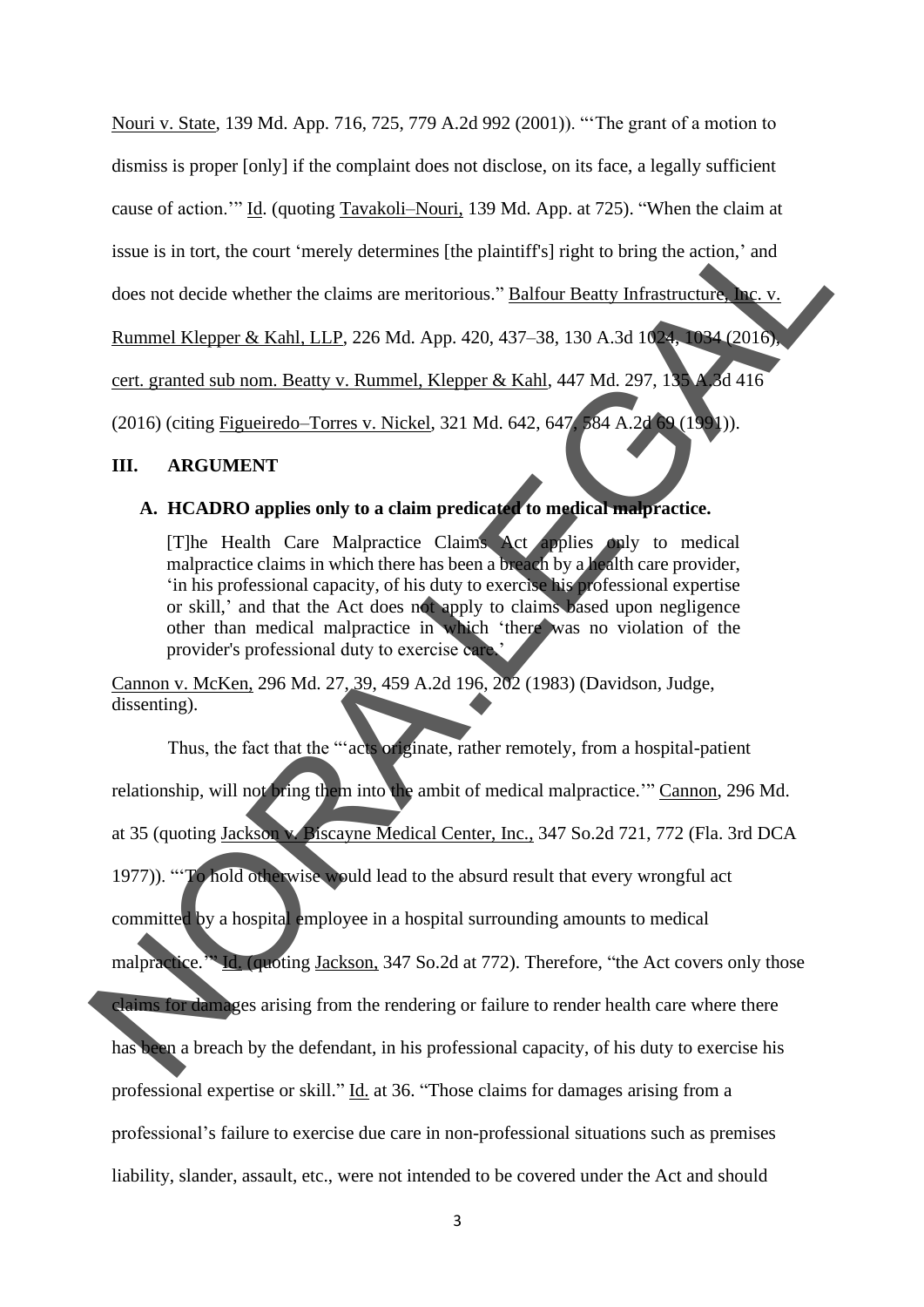proceed in the usual tort claim manner." Id. at 36–37. Similarly, a "certificate of qualified

expert" is a document to be filed by the claimant with the Director of the HCADRO pursuant

to § 3-2A-04(b). Kearney v. Berger, 416 Md. 628, 634, 7 A.3d 593, 596 (2010).

In Cannon v. McKen, 296 Md. 27, 459 A.2d 196 (1983), the Court of Appeals of

Maryland explained the definition of "medical injury" as follows:

[T]he legislature did not intend that claims for damages against a health care provider, arising from non-professional circumstances where there was no violation of the provider's professional duty to exercise care, to be covered by the Act. It is patent that the legislature intended only those claims which the courts have traditionally viewed as professional malpractice to be covered by the Act.

Id. at 34. 459 A.2d at 200.

Likewise, in Goicochea v. Langworthy, 345 Md. 719, 694 A.2d 474 (1997), the Court

of Appeals has held:

If the complaint sets forth facts showing that the claimed injury was not inflicted during the rendering of medical services, or that the injury resulted from conduct completely lacking in medical validity in relation to the medical care rendered, the Act is inapplicable, and the action may proceed without first resorting to arbitration.

Id. at 728, 694 A.2d at 479.

Thus, "[t]he Act is limited to claims against health care providers for medical injuries." Goicochea v. Langworthy, 345 Md. 719, 726, 694 A.2d 474, 478 (1997). "The statute states that '[m]edical injury' means injury arising or resulting from the rendering or failure to render health care.'" Id. (citing  $\S$  3-2A-01(f)). In Cannon v. McKen, 296 Md. 27, 459 A.2d 196 (1983), the Court of Appeals of<br>Maryland explained the definition of "medical injury" as follows:<br>
The legislature did not intend that claims for damages against a<br>
provider, a

Based on the forgoing, HCADRO applies only to a claim predicated to medical malpractice. Plaintiff has not stated a medical malpractice claim in her Complaint; therefore, she is not required to comply with HCADRO, or file a certificate of qualified expert in this case. Thus, an injury from a fall while under the care of a healthcare facility does not constitute a "medical injury" within the meaning of the Act. Such injury is not the result of medical malpractice and will not be covered by the Act.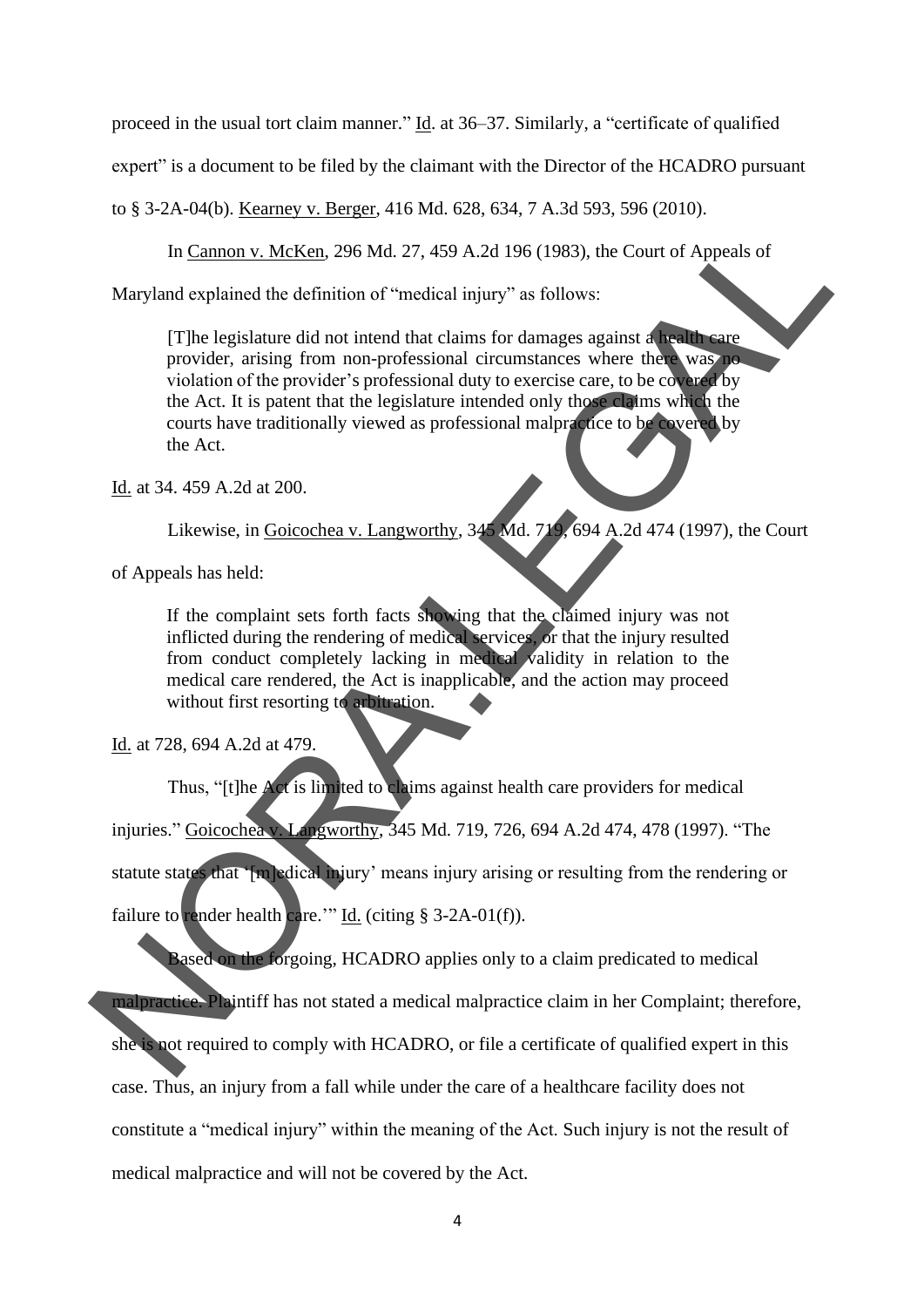Therefore, Defendant's motion to dismiss on this ground should be denied.

#### **B. Plaintiff does not state a medical malpractice claim as alleged by the Defendant; therefore, is not required to comply with the condition precedent under HCADRO.**

"Medical malpractice 'is predicated upon the failure to exercise requisite medical

skill and, being tortious in nature, general rules of negligence usually apply in determining

liability.'" Dehn v. Edgecombe, 384 Md. 606, 618, 865 A.2d 603, 610 (2005) (quoting

Benson v. Mays, 245 Md. 632, 636, 227 A.2d 220, 223 (1967)).

[R]ecovery for malpractice 'is allowed only where there is a relationship of doctor and patient as a result of a contract, express or implied, that the doctor will treat the patient with proper professional skill and the patient will pay for such treatment, and there has been a breach of professional duty to the patient.

Dingle v. Belin, 358 Md. 354, 367, 749 A.2d 157, 164 (2000) (quoting Hoover v. Williamson, 236 Md. 250, 253, 203 A.2d 861, 862 (1964).

"The relationship that spawns the malpractice claim is thus ordinarily a contractual

one." Id. However, to "establish liability [in an action for professional malpractice], a

negligent breach of duty must be proved." Mumford v. Staton, Whaley & Price, 254 Md.

697, 708, 255 A.2d 359, 364 (1969)).

The court in Cannon, referred to Zobac v. Southeastern Hospital Dist., 382 So.2d 829 (Fla. 4th DCA 1980), as an example of a similar situation to this case, which involved a claim for injuries resulting from a slip and fall allegedly caused by water left on the bathroom floor by hospital cleaning personnel. Id. at 34. The District Court of Appeal of "Medical malpractice 'is predicated upon the failure to exercise requisite medical<br>skill and, heing tortions in nature, general rules of negligence usually apply in distributions<br>Itability."" Delay v. Edgecombe, 384 Md. 6

Florida, Fourth District concluded that the claim was not subject to mediation and held:

[I]t is clear to us that the legislative intent was to submit to Medical Liability Mediation only claims arising out of those acts or conduct which are peculiarly malpractice .... Malpractice by definition means 'a dereliction from professional duty or a failure of professional skill or learning that results in injury, loss or damage.' It does not include janitorial negligence, for example, or a breach of duty in maintaining the hospital grounds generally required of possessors of land.

Cannon, 296 Md. at 34 (quoting Zobac, 382 So.2d at 830-31).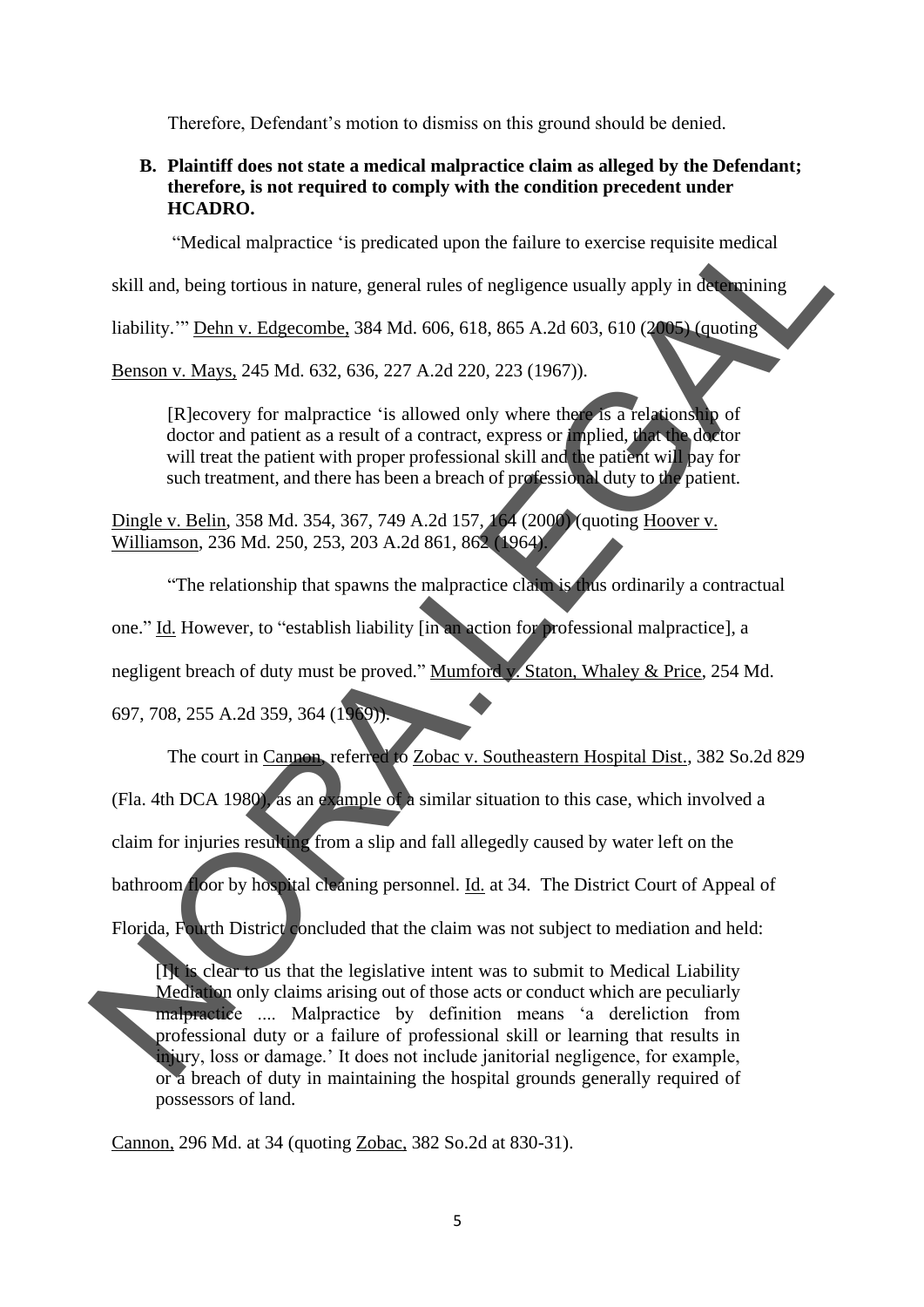Accord Foremost Ins. Co. v. Hartford Ins. Group, 385 So.2d 110 (Fla. 3rd DCA 1980) (hospital's general liability carrier, rather than medical malpractice insurer, required to defend and provide coverage in action brought by patient who slipped and fell on wet floor); Brodie v. Gardner Pierce Nursing & Rest Home, 9 Mass. App. 639, 403 N.E.2d 1184 (Mass. App. 1980) (claim alleging injury resulting from slip and fall due to nursing home negligent maintenance of stairway not within jurisdiction of medical malpractice tribunal).

Defendant's motion to dismiss is based on the allegation that Plaintiff failed to comply with the condition precedent before initiating a medical malpractice claim by filing her claims before the Health Care Alternative Dispute Resolution Office ("HCADRO"). (Def.'s Mot. to Dismiss, p. 1). This allegation should fail as Plaintiff has not alleged a medical malpractice or medical negligence claim in its complaint.

It is a fundamental rule that negligence exists only where there is a duty owed by one person to another and a breach of that duty occurs, causing injury. (See Walpert, Smullian & Blumenthal, P.A. v. Katz, 361 Md. 645, 655, 762 A.2d 582, 587 (2000). In the instant case, as a nursing home providing healthcare services, Defendant owed a duty of care to its clients to maintain their safety and to act within the standard of care, i.e., to act as a reasonably competent nursing home in a similar situation would act. Brodie v. Gardner Pierce Nussing & Rest Home, 9 Mass. App. 039, 403 N.E.2d 1184 (Mass.<br>
App. 1980) (claim alleging injury resulting from slip and fall due to nursing home<br>
regligent maintenance of stariway not within juris

Here, injured herself from the fall while under the care of Defendant facility. Defendant failed to implement appropriate fall precautions, despite knowledge of high risk of falls, by utilizing methods like a bed alarm to alert, placing floor mats at sides, and maintaining low bed position. (Compl. ¶12). None of the aforesaid tandard of care or precautionary measures required professional expertise or skill from Defendant. **Fall did not constitute a "medical injury"** within the meaning of the Act because the injury was caused under non-professional circumstances and the violation of Defendant's duty to exercise care. Defendant's failure to afford the standard of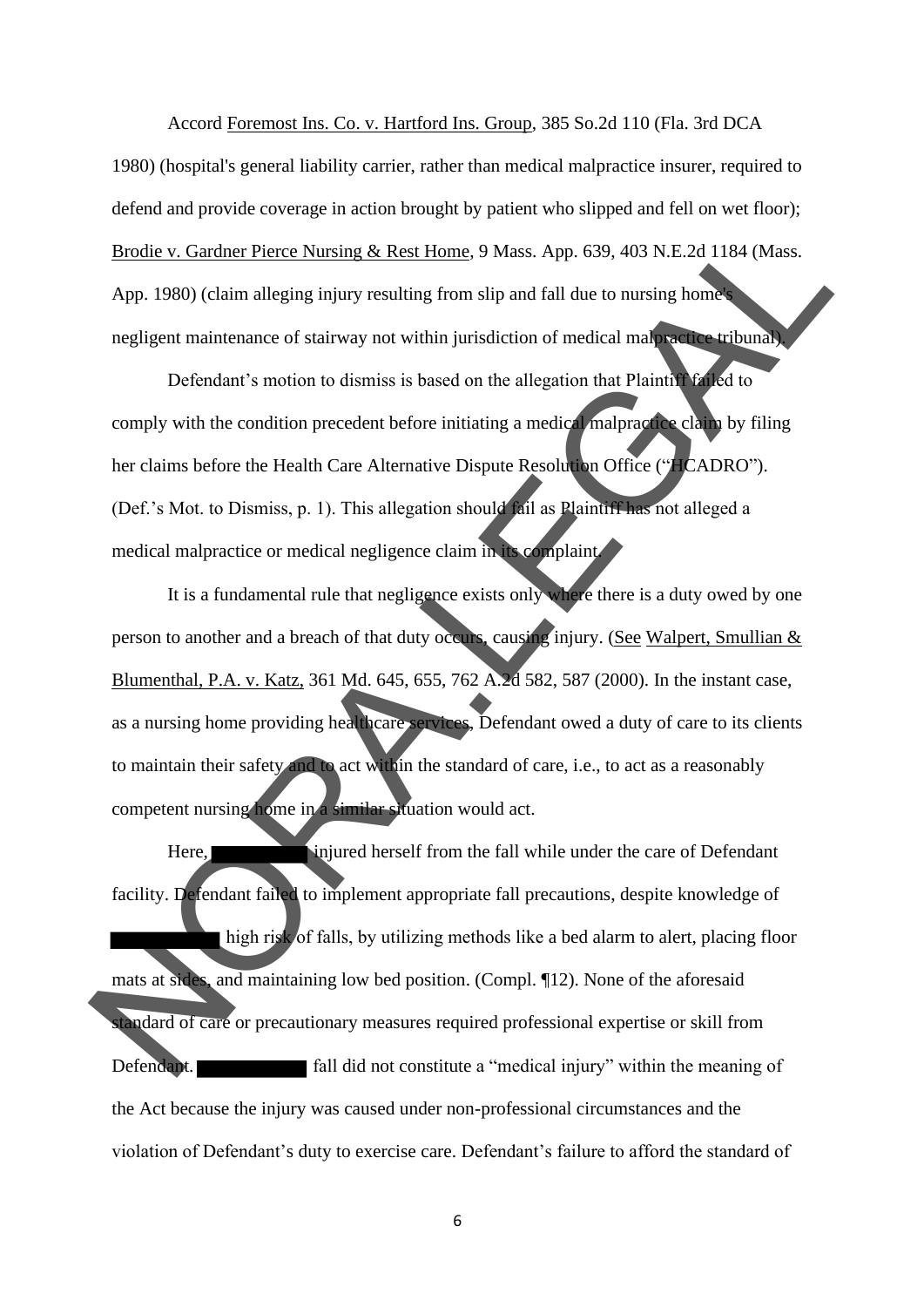care to prevent the fall, despite the knowledge, amounts to violation of the duty owed. Therefore, the alleged injury of was not a result of medical malpractice and will not be covered by the Act.

Based on the foregoing, Defendant's argument related to a condition precedent to initiate the suit in a malpractice case should fail, and its motion to dismiss should be denied in its entirety. Based on the foregoing, Defendant's argument related to a condition precedent to<br>initiate the suit in a malpractice case should fail, and its motion to dismiss should<br>in its entirety.<br>IV. CONCLUSION<br>WHEREFORE, for all the

#### **IV. CONCLUSION**

WHEREFORE, for all the foregoing reasons, Plaintiff prays that Defendant's

Motion to Dismiss should be denied.

Respectfully Submitted,

Attorney for Plaintiff